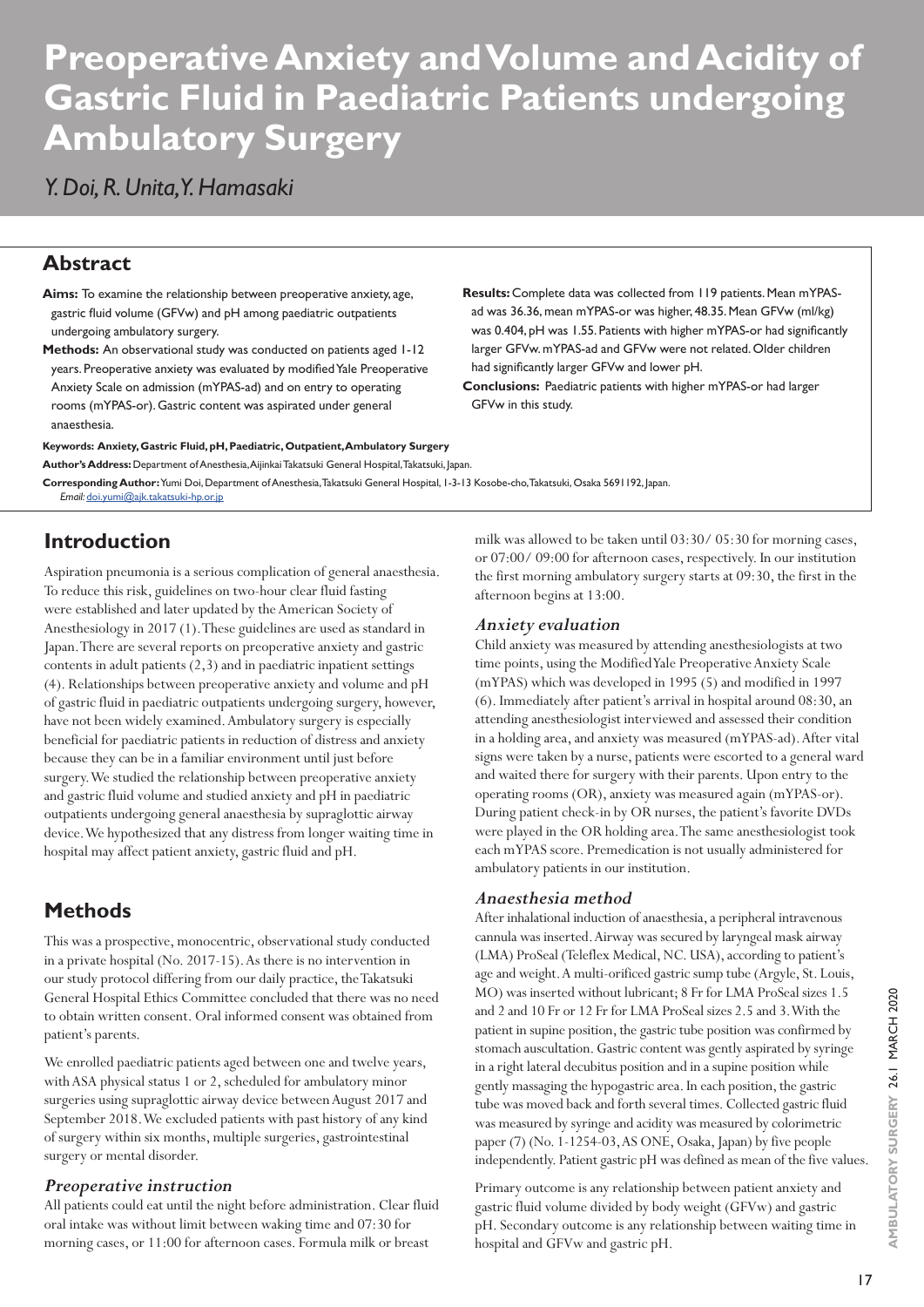#### *Statistical analysis*

Background factors are summarized in Table 1 (near here). Outcomes were GFVw (Table 2)and pH (Table 3), influential factors were age, mYPAS-ad, mYPAS-or and waiting time. Multiple linear regression analysis with backward stepwise algorithm was used to calculate a predictive model. A probability of < 0.05 was considered to be significant. Spearmen rank correlation was performed between waiting time and change in anxiety level. All statistical calculations were made using EZR version 1.36 software package [8] (Jichi Medical University, Saitama, Japan).

**Table 1** Patient characteristics and results. Data are presented as mean (standard deviation, S.D.) [range].

| Patients No. | 119 (Male 71/ Female 48)       |  |  |  |  |
|--------------|--------------------------------|--|--|--|--|
| Age (yr)     | $4.54(2.92)[1.0-12.75]$        |  |  |  |  |
| Height (cm)  | 100.7 (19.9) [70.4-155]        |  |  |  |  |
| Weight (kg)  | 16.7 (7.0) [8.5-44]            |  |  |  |  |
| mYPAS-ad     | 36.36 (15.43) [23.33-100.0]    |  |  |  |  |
| mYPAS-or     | 48.35 (20.03) [23.33-100.0]    |  |  |  |  |
| GFVw (ml/kg) | $0.404$ (0.337) [0.0158-1.816] |  |  |  |  |
| рH           | 1.55 (0.48) [0.70-3.60]        |  |  |  |  |

mYPAS-ad: modified Yale Preoperative Anxiety Score on admission. mYPAS-or: modified Yale Preoperative Anxiety Score on entry to operating rooms.

GFVw: gastric fluid volume divided by body weight.

mYPAS consists of five elements (activity, vocalization, emotional expressivity, state of arousal and use of parents), ranges between 23.33 and 100, with higher score indicating higher anxiety.

# **Results**

During this period, 131 patients underwent ambulatory surgery. Complete data were collected from 119 patients, and 12 patients were excluded because of technical errors in fluid collection, lack of mYPAS evaluation because the patients were asleep during interview on admission and/or on entry to OR, or due to parental decision. None of the patients took any kind of medication. Patient characteristics and results are shown in Table 1. mYPAS-ad and mYPAS-or were 36.36 (15.43) and 48.35 (20.03) [mean (SD)], respectively. GFVw (ml/kg) was 0.404 (0.337) and pH was 1.55 (0.48) [mean (SD)]. Multiple linear regression analysis revealed that older age and higher score of mYPAS-or were independent risk factors for greater GFVw (coefficient 4.14, 95% confidence interval (C.I.) 2.07-6.22, p< 0.001, coefficient 3.96, 95% C.I. 0.94-6.98, p=0.011), respectively (Table 2).

There was no correlation between mYPAS-ad and GFVw, and no correlation between waiting time and GFVw. Multiple linear regression analysis showed that older age was an independent risk factor for lower gastric pH value (coefficient -3.96, 95% C.I. -6.89-1.03, p=0.008) (Table 3). Gastric acidity was not affected by mYPAS-ad, mYPAS-or or waiting time. According to two multiple linear regression analyses, older children showed significantly greater volume of gastric fluid and lower value of pH. From Spearman's correlation analysis, there was no correlation between waiting time and difference obtained by subtracting mYPAS-or from mYPAS-ad (coefficient -0.139, p=0.131) (Fig.1)

Statistically, older children showed lower anxiety level on entry to OR. Patients with high mYPAS-or value had larger GFVw, but high mYPAS-ad value did not mean larger GFVw. This means higher anxiety level on entry to OR, is related to higher gastric fluid volume, not anxiety level on admission. Acidity of gastric fluid was not related to anxiety level on admission or entry to OR. Waiting time did not increase GFVw, did not decrease pH, and did not elevate mYPAS-or.

|                                              | <b>Multivariate analysis</b> |         | <b>Stepwise (BIC)</b>   |         |
|----------------------------------------------|------------------------------|---------|-------------------------|---------|
|                                              | coefficient<br>[95%C.1]      | p-value | coefficient<br>[95%C.1] | p-value |
| Age $\times$ 10 <sup>-2</sup> (yr)           | 4.27 [2.18, 6.37]            | < 0.001 | 4.14 [2.07, 6.22]       | < 0.001 |
| $mYPAS$ -ad $\times$ 10 <sup>-3</sup>        | $-0.32$ [ $-4.65, 4.01$ ]    | 0.884   |                         |         |
| mYPAS-or×10-3                                | 3.87 [0.39, 7.36]            | 0.030   | 3.96 [0.94, 6.98]       | 0.011   |
| Waiting time $\times$ 10 <sup>-3</sup> (min) | $-0.62$ [ $-1.72, 0.47$ ]    | 0.263   |                         |         |

**Table 2** Multiple linear regression analysis for GFVw (independent variables were age, mYPAS-ad, mYPAS-or and waiting time).

Older patients had significantly greater GFVw (p< 0.001). Patients with higher score of mYPAS-or had significantly greater GFVw (p=0.011). However, there were no associations between mYPAS-ad, waiting time and GFVw.

**Table 3** Multiple linear regression analysis for pH (independent variables were age, mYPAS-ad, mYPAS-or and waiting time).

|                                              | <b>Multivariate analysis</b>  |         | <b>Stepwise (BIC)</b>   |         |
|----------------------------------------------|-------------------------------|---------|-------------------------|---------|
|                                              | coefficient<br>[95%C.I.]      | p-value | coefficient<br>[95%C.1] | p-value |
| Age $\times$ 10 <sup>-2</sup> (yr)           | $-3.82$ [ $-6.94$ , $-0.69$ ] | 0.017   | $-3.96$ $[-6.89, 1.03]$ | 0.008   |
| mYPAS-ad×10-3                                | $0.77$ [-5.66, 7.21]          | 0.812   |                         |         |
| $mYPAS-orx10^{-3}$                           | $0.30$ [-4.88, 5.47]          | 0.910   |                         |         |
| Waiting time $\times$ 10 <sup>-3</sup> (min) | $-0.07$ [ $-1.71$ , $1.57$ ]  | 0.933   |                         |         |

Older patients had significantly lower pH of gastric fluid (p=0.008).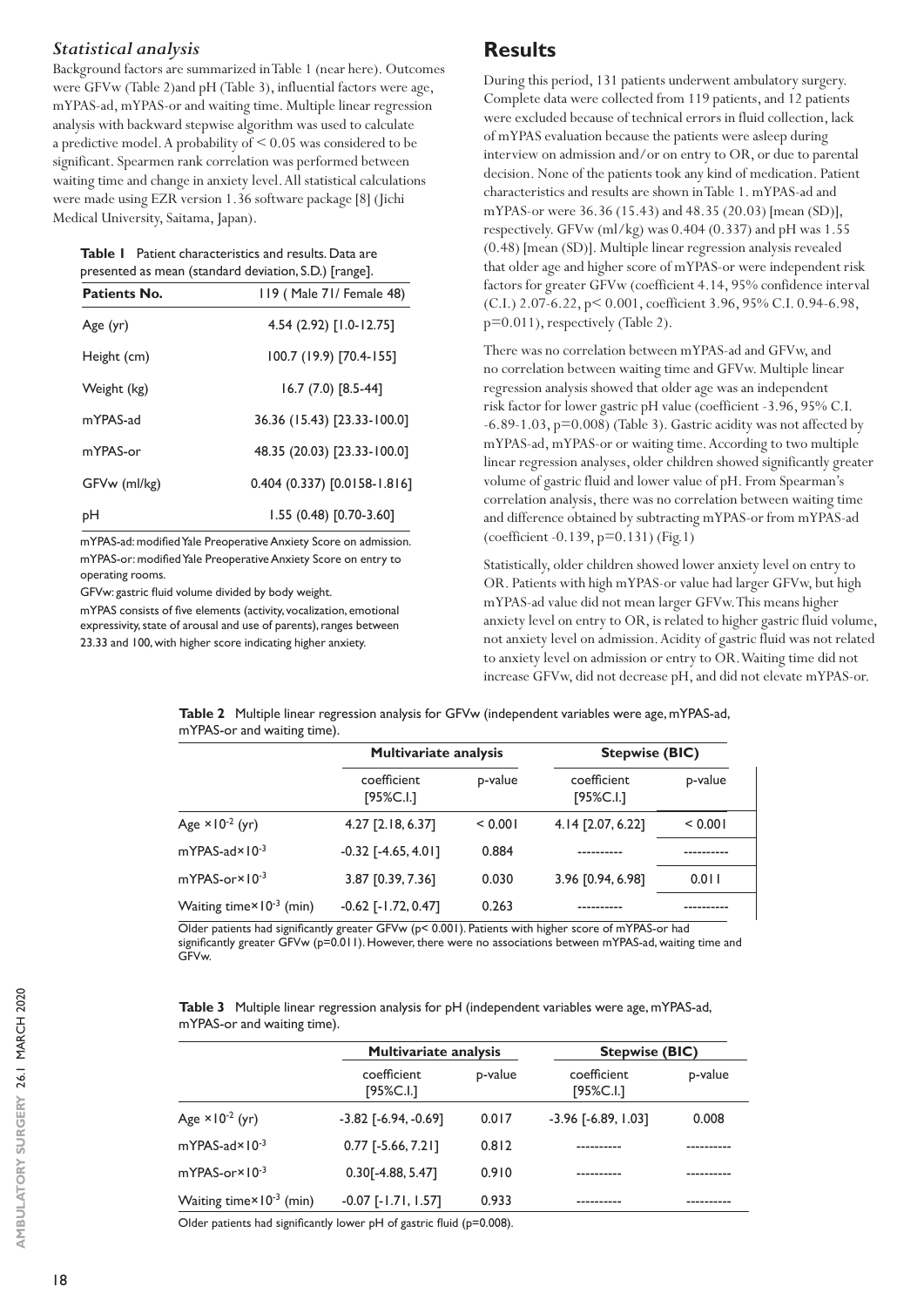

(coefficient -0.139, p=0.131).

Older paediatric patients showed significantly higher GFVw and lower pH, and significantly lower anxiety level on entry to OR.

## **Discussion**

Patient anxiety on admission was not associated with changes to GFVw or pH in this study. Contrarily, higher anxiety level on entry to OR was associated with greater GFVw. Distress after arrival in hospital may contribute to increase in GFVw. We hypothesized that distress from longer waiting time in hospital may affect patient anxiety, GFVw and pH, but in this study the hypothesis was incorrect. Factors other than waiting time must therefore be involved in increase in anxiety. At our institution, ambulatory surgeries are scheduled in order of patient age, meaning older patients have to wait longer for surgery in hospital. After receiving age-appropriate preoperative preparation by anesthesiologist upon arrival at hospital, older patients may have less anxiety (9,10). Short waiting time in hospital is not necessarily stressful, and may actually be useful for psychological preparation in school-age children.

Kawana et al (4) reported that a high-anxiety group of inpatients aged between three and six years undergoing surgery showed significantly lower gastric volume than lower anxiety inpatients, but there was no difference in pH. For this reason, they assumed that the cephalic phase of gastric secretion was being suppressed in the high-anxiety group and the increased sympathetic tone disturbed gastric secretion. Regarding gastric volume, our result was completely opposite to their result. There are two major differences between our studies. First, our study is of outpatients, whereas the patients in the previous study patients stayed overnight in hospital before the day of surgery, which might be a source of stress. In their study, the mean GFVw in the low anxiety group was 0.47 (0.26), which is similar to in our study. A second difference between the studies is that our patients were allowed to take clear liquid between waking time and up to two hours before the surgery, whereas oral intake was prohibited after sleep in the previous study, which could also cause hunger, thirst and discomfort. Unnecessary fluid restriction should be avoided since there was no difference in GFVw between the two studies as long as patient anxiety is low.

In this study, we found that two patients presented a full stomach (defined as fluid volume over 1.5 ml/kg) (11). One patient with

GFVw 1.51 ml/kg and pH 0.90 was a 12 year-old girl (149.5 cm in height, 37.1 kg in weight), who took 200 ml of isotonic water three hours before induction of anaesthesia, and mYPAS-ad/ mYPAS-or were 36.67/ 31.67 respectively. The other patient, with GFVw 1.81 ml/kg and pH 2.10, was a 5 year-old girl (116.0 cm in height, 20.1 kg in weight), who took 50 ml of isotonic water two hours before induction of anaesthesia and mYPAS-ad / mYPAS-or were 50.00/ 73.33 respectively. There seems to be no common factor for the relatively large residual volume of gastric fluid in these two patients. Recently, it has been recommended to shorten the liquid fasting time to one hour (12) and several clinical studies support this up-to-date clear fluid policy (13,14). Thomas and colleagues (2018) suggest 3 ml/kg as an appropriate volume of clear fluid (15). Despite following conventional ASA clear fluid fasting guidelines and recent consensus statements, two of our patients (1.7%) showed residual gastric fluid, but the percentage is low compared to the 6.2% of patients with a full stomach in a previous report (11). For minor ambulatory surgeries, paediatric patients are usually induced by inhalational anaesthesia and supraglottic device is chosen to secure the airway. If the stomach is inflated by manual mask ventilation, it is safer to aspirate gastric fluid and air because the patient may vomit from distension of the stomach.

 There are some limitations to our study, the first is the method of gastric fluid suction. Blind aspiration through multi-orificed catheter in three consecutive patient positions (supine, left lateral and right lateral position) could allow to aspiration up to 96-97% of GFV (16,17). However, we positioned patients in two positions, right lateral decubitus and then supine position. According to ultrasound assessment, most of the gastric content moves from the fundus and body toward the antrum in right decubitus position (18). Underestimation of fluid volume could be minimized by slow and gentle suction if there was sufficient time. Secondly, we used 8 Fr gastric catheter for patients weighing between 8.5 kg and 18.8 kg, 10 Fr for patients weighing between 9.9 kg and 34 kg, and 12 Fr for patients weighing 36 and 37 kg. GFV was low and dead space of a tube was fixed for an 8.5 kg-patient and an 18.8 kg-patient. GFV was corrected by body weight, so dead space may also cause underestimation of collected gastric fluid.

 Higher mYPAS-or was associated with greater GFVw. Waiting time in hospital did not affect anxiety level. Other factors could not be clarified from the results of this research, but reduction of patient anxiety should always be considered separate from aspiration risk.

### **Conclusions**

In paediatric outpatients undergoing ambulatory surgery, patients with higher score of mYPAS-or had greater volume of gastric fluid. pH was not affected by either mYPAS-ad or mYPAS-or. Waiting time in hospital did not influence patient anxiety and had no effect on gastric fluid volume or acidity.

#### *Disclosure*

The Takatsuki General Hospital Ethics Committee approved the protocol for this study (No. 2017-15). The study was entirely funded by departmental resources. The authors declare that there are no conflicts of interest.